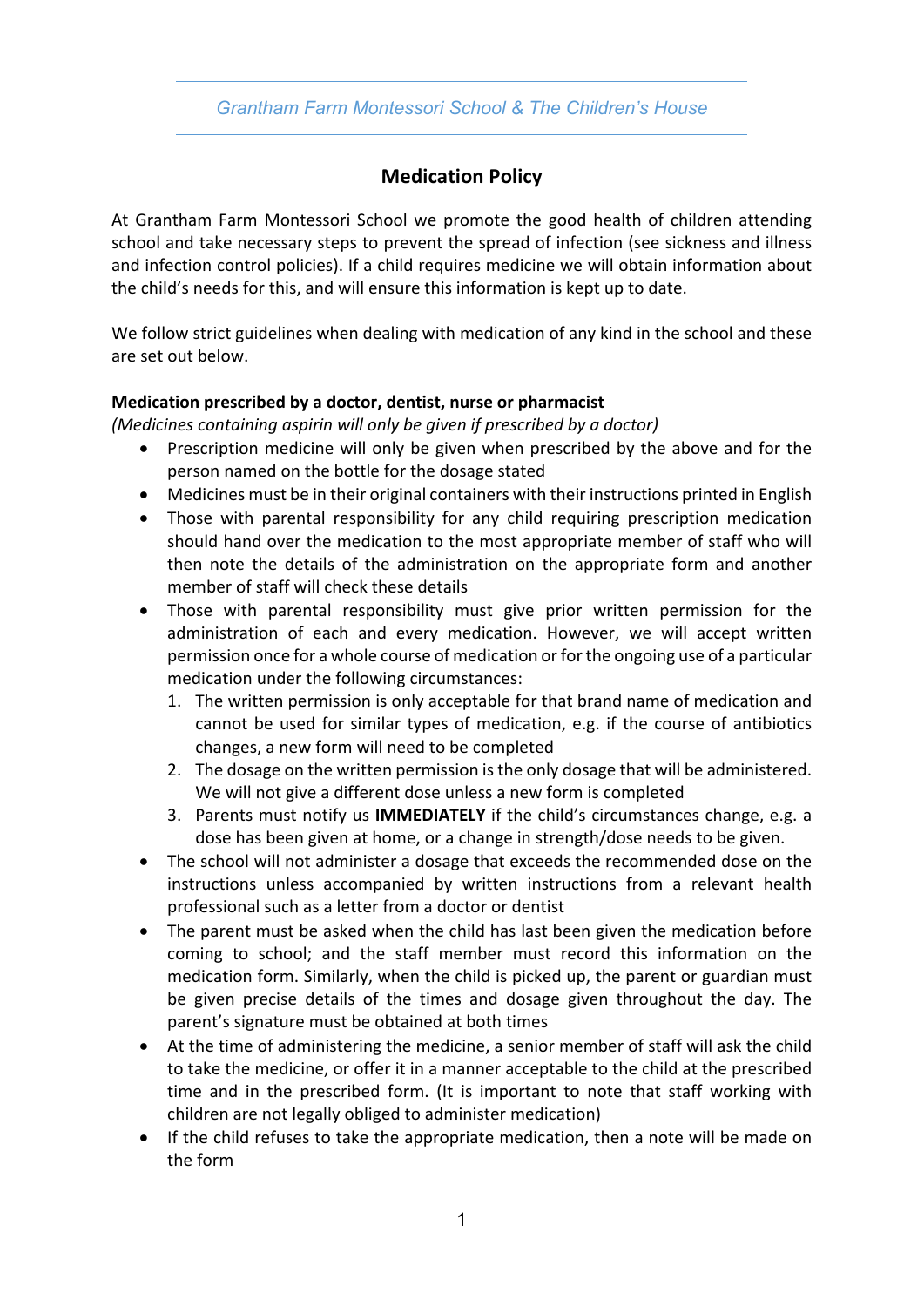• Where medication is "essential" or may have side effects, discussion with the parent will take place to establish the appropriate response.

### **Non-prescription medication** *(these will not usually be administrated)*

- The school will not administer any non-prescription medication containing aspirin
- The school will only administer non-prescription medication for a short initial period, dependant on the medication or the condition of the child. After this time medical attention should be sought
- If the school feels the child would benefit from medical attention rather than nonprescription medication, we reserve the right to refuse school care until the child is seen by a medical practitioner
- If a child needs liquid paracetamol or similar medication during their time at school, such medication will be treated as prescription medication with the school providing one specific type of medication should parents wish to use this
- On registration, parents will be asked if they would like to fill out a medication form to consent to their child being given a specific type of liquid paracetamol or antihistamine in particular circumstances such as an increase in the child's temperature or a wasp or bee sting. This form will state the dose to be given, the circumstances in which this can be given e.g. the temperature increase of their child, the specific brand name or type of non-prescription medication and a signed statement to say that this may be administered in an emergency if the school CANNOT contact the parent
- An emergency school supply of fever relief (e.g. Calpol) and anti-histamines (e.g. Piriton) will be stored on site. This will be checked at regular intervals by the designated trained first aider to make sure that it complies with any instructions for storage and is still in date
- If a child does exhibit the symptoms for which consent has been given to give nonprescription medication during the day, the school will make every attempt to contact the child's parents. Where parents cannot be contacted then the school head teacher will take the decision as to whether the child is safe to have this medication based on the time the child has been in the school, the circumstances surrounding the need for this medication and the medical history of the child on their registration form.
- Giving non-prescription medication will be a last resort and the school staff will use other methods first to try and alleviate the symptoms (where appropriate). The child will be closely monitored until the parents collect the child
- For any non-prescription cream for skin conditions e.g. Sudocrem, prior written permission must be obtained from the parent and the onus is on the parent to provide the cream which should be clearly labelled with the child's name
- If any child is brought to the school in a condition in which he/she may require medication sometime during the day, the head teacher will decide if the child is fit to be left at the school. If the child is staying, the parent must be asked if any kind of medication has already been given, at what time and in what dosage and this must be stated on the medication form
- As with any kind of medication, staff will ensure that the parent is informed of any non-prescription medicines given to the child whilst at the school, together with the times and dosage given
- The school DOES NOT administer any medication unless prior written consent is given for each and every medicine.